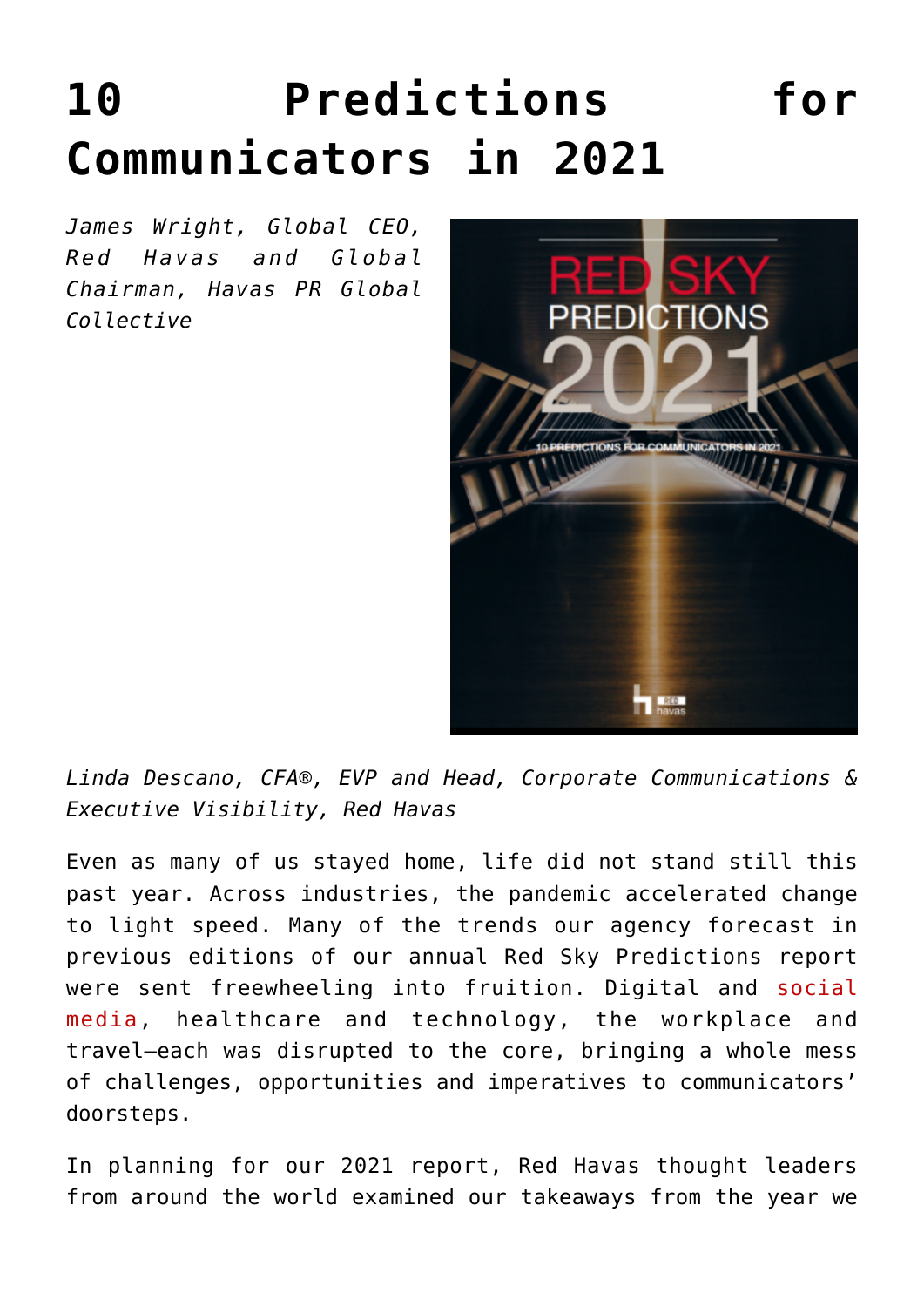surrendered to the present instead of trying to control the future. This past year helped us all to see more clearly what's possible, what's vulnerable, what can't wait a day longer, and what we all stand to lose, as individuals and professionals.

In the wake of the most unpredictable year in modern history, we've pulled 10 predictions that will give shape to communicators' new normal. These offer only a taste; the predictions can be explored in full in the 2021 Red Sky Predictions report **[here](https://redhavas.com/2021-red-sky-predictions/).**

## 1. **Contactless communications**

Expect the future to remain "phyrtual"—a blend of physical and ever-more-satisfying virtual. Once COVID-19 vaccines have been administered to the masses, we'll get to cherry-pick the things we liked about the lockdown life—i.e., the ease of virtual baby showers or the perks of our work-from-home arrangement—while we give the others a big kiss goodbye.

## 2. **The comeback of community**

Pre-pandemic, social media had evolved into a place to primarily consume often meaningless content and hash out political differences, playing a sad and decisive role in the polarized nature of society. Now, in spite of concerns about the implications on free speech, social has made a return to its original purpose—human connection—and will enjoy a new golden age of conversation and community-building.

## 3. **In comes the vaccinfluencer**

"Get out the vaccine" is the new "Get out the vote" for influencers, as they're being called upon to help lead society to the other side of a global healthcare crisis. Much like influencers were a force for good in the early days of the pandemic—encouraging people to stay home, wash their hands and thank healthcare workers—"vaccinfluencers" will be expected to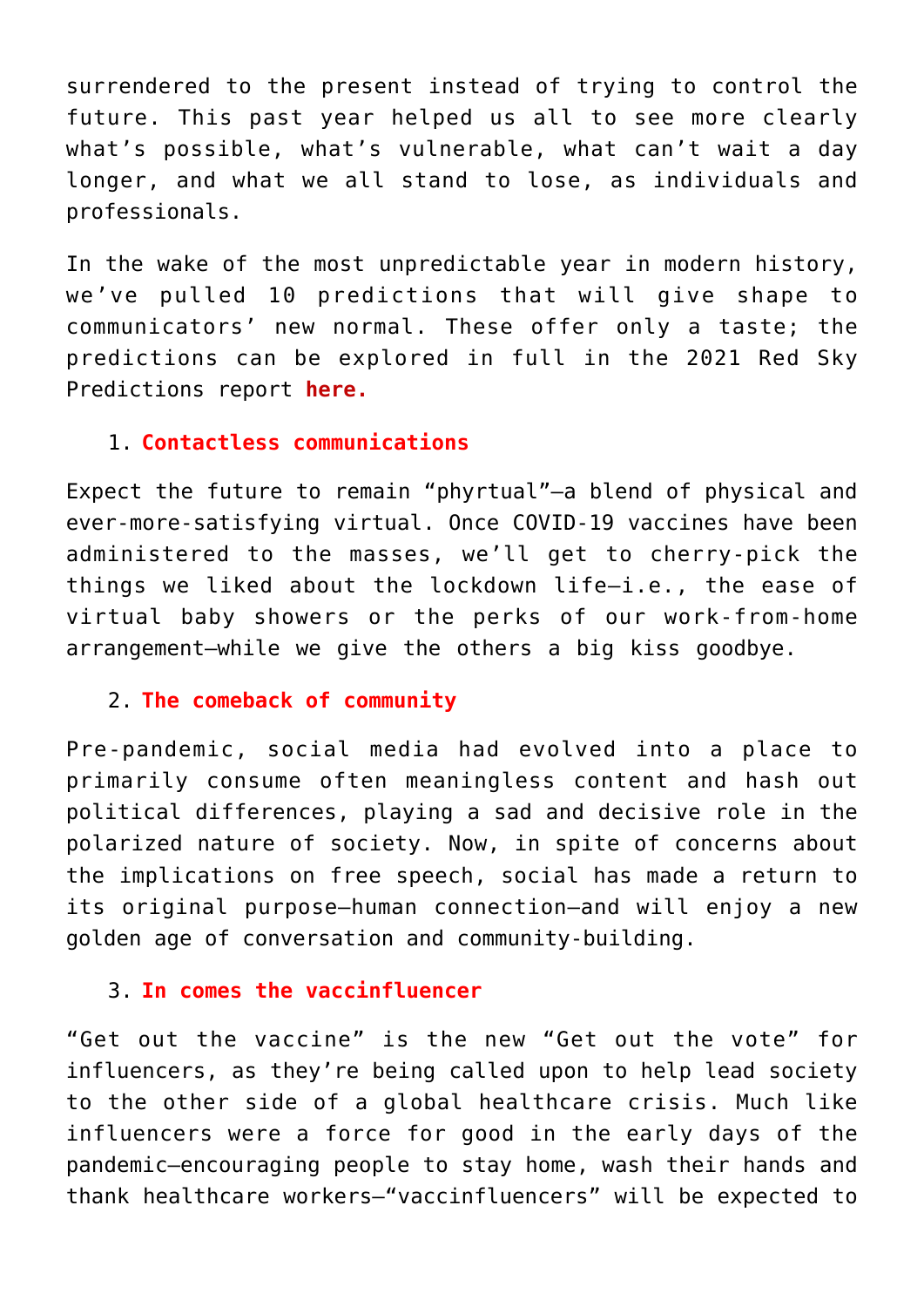demonstrate continued safe behaviors, spread public health information and encourage mass vaccination. Elsewise, they'll be held accountable.

#### 4. **Short form, long form, new form**

As the "traditional" rules of content creation lose relevance due to new and disruptive formats, marketers around the globe will go from prioritizing content length and duration to thinking with end goal and experience in mind. Their focus will turn to how they can frame content to fit different channels and formats without being beholden to the supposed limitations of each. What we should be exploring instead are new forms of content such as playable content, tappable content, scrollable content, audible content and shoppable content. In December, for example, Walmart piloted in-app, livestreaming shopping on TikTok.

## 5. **The 5G factor**

A disruptive leap beyond 4G, 5G will transform the digital experiences that marketers can create in the virtual world. Merging the realities of physical and virtual, 5G-enabled mobile technology will enable marketers to create live, lifelike, immersive experiences of concerts, sports events and much more.

#### 6. **The rise of the empowered employee**

Employees have recognized the power of their voice—internally and externally—rebalancing the "employment contract" in a time when public expectations and scrutiny of corporate behavior has never been higher. This is ushering in what stands to be the most sought after type of influencer—employees, whose EGC (employee-generated content) gives brands the kind of behindthe-scenes cred that consumers can trust.

## 7. **Mental muscle matters**

Now that behavioral health is part of the mainstream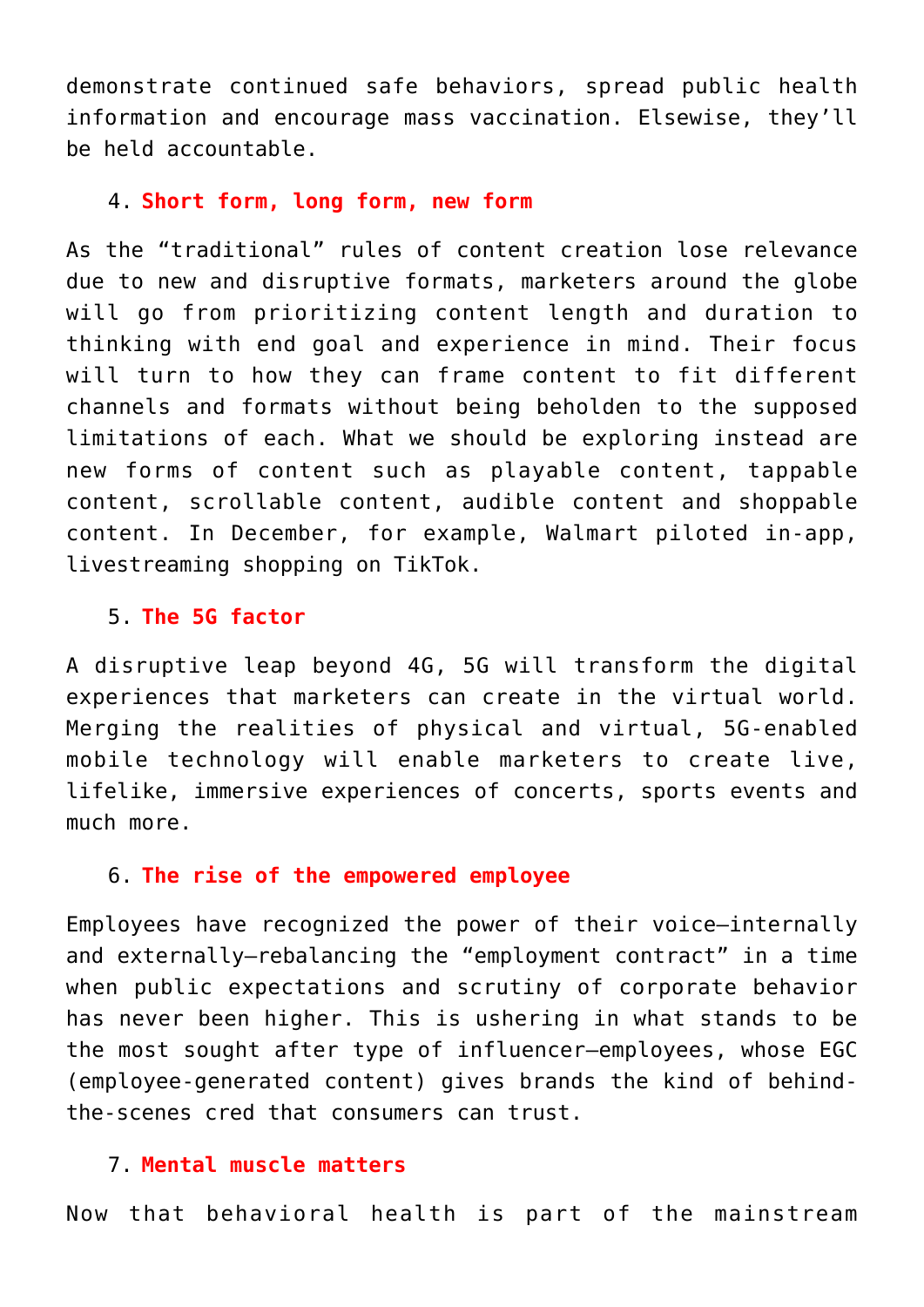conversation and the global marketplace, companies will take more responsibility for helping their employees nurture it. Both the media and shareholders will be watching closely because a more than ever a healthy workforce is an effective workforce. Look for more media interest and scrutiny, preventive mental fitness and health initiatives, employee engagement programs and personalized technology solutions.

# 8. **Travel light, travel right**

Travelers will place greater importance on booking vacations that bring their family together safely. When they do go farther afield, they will choose opportunities to repair, replenish and regenerate local communities and natural environments in the places they visit.

## 9. **Brand experience becomes sense-ational**

2021 is the year when experiential comes to its senses—delivering on the promise of activations that embrace the best of the physical and digital worlds to touch more of the senses at once. While voice will continue to explode, smell and taste will become even more prevalent given touch is a sense that will still be limited for the foreseeable future.

# 10. **The genomics generation**

Breakthroughs in genomics will allow billions of people to live longer and healthier lives. Beyond pure pharma and healthcare companies, genomics will move into sports and nutrition, food and drink, skincare, activewear and beyond. Investors who understand its power on both personalized medicine and consumer health could well make a fortune in the coming years, as marketers become savvy about how to elevate the conversation to media and brands.

This year's **[Red Sky Predictions report](https://redhavas.com/2021-red-sky-predictions/)** is intended to be a playbook for communicators and marketers who need help making sense of the lessons the pandemic has taught us so far.